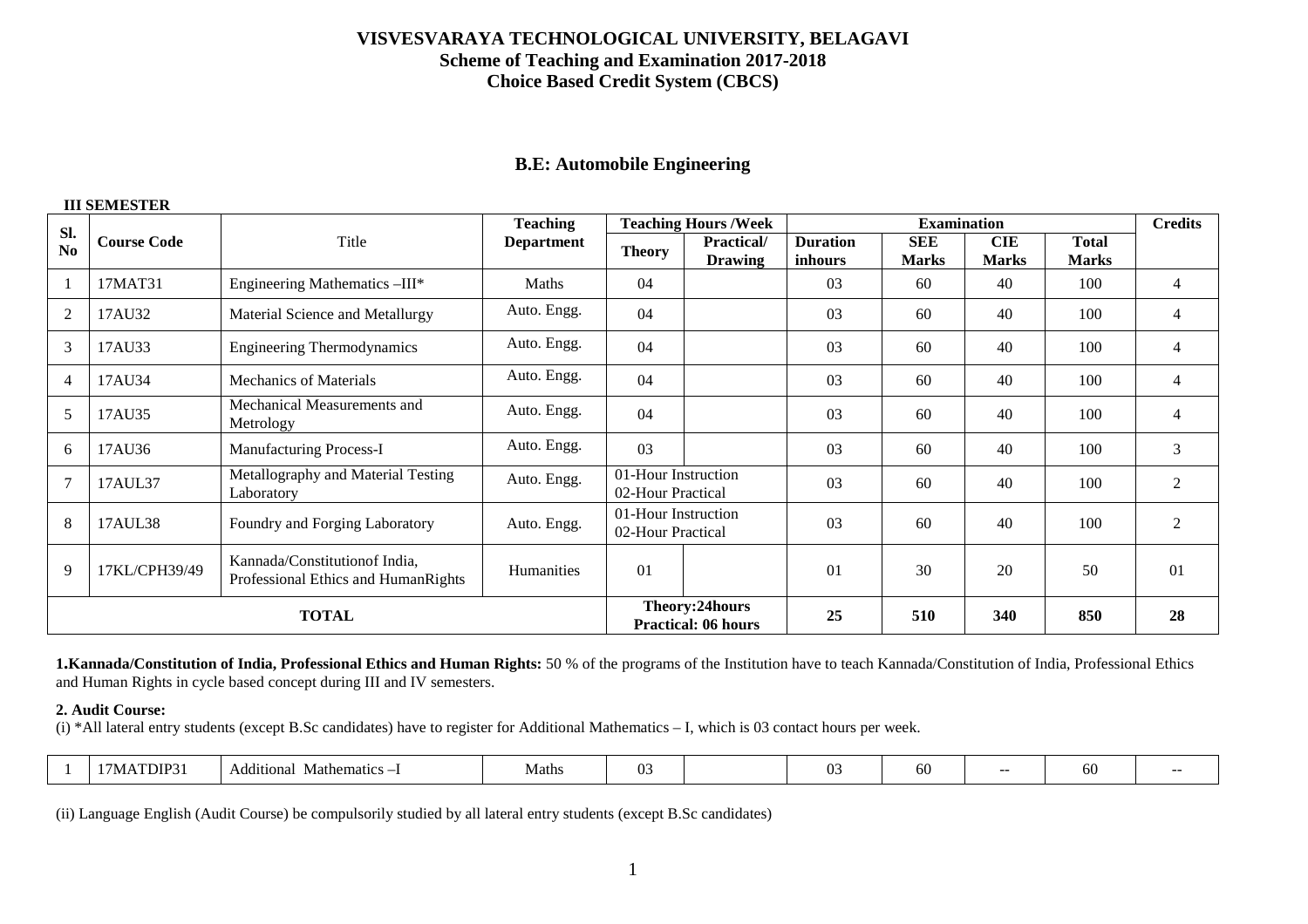|  |  | <b>B.E: Automobile Engineering</b> |
|--|--|------------------------------------|
|--|--|------------------------------------|

|                       |                                                                                                    |                                       | <b>Teaching</b>                              | <b>Teaching Hours /Week</b>              |                                     |                            |                            | <b>Examination</b>         |                              | <b>Credits</b> |
|-----------------------|----------------------------------------------------------------------------------------------------|---------------------------------------|----------------------------------------------|------------------------------------------|-------------------------------------|----------------------------|----------------------------|----------------------------|------------------------------|----------------|
| SI.<br>N <sub>0</sub> | <b>Course Code</b>                                                                                 | Title                                 | <b>Department</b>                            | <b>Theory</b>                            | <b>Practical/</b><br><b>Drawing</b> | <b>Duration</b><br>inhours | <b>SEE</b><br><b>Marks</b> | <b>CIE</b><br><b>Marks</b> | <b>Total</b><br><b>Marks</b> |                |
|                       | 17MAT41                                                                                            | Engineering Mathematics -IV*          | <b>Maths</b>                                 | 04                                       |                                     | 03                         | 60                         | 40                         | 100                          | $\overline{4}$ |
| 2                     | 17AU42                                                                                             | <b>Fluid Mechanics</b>                | Auto. Engg.                                  | 04                                       |                                     | 03                         | 60                         | 40                         | 100                          | $\overline{4}$ |
| 3                     | 17AU43                                                                                             | Kinematics of Machines                | Auto. Engg.                                  | 04                                       |                                     | 03                         | 60                         | 40                         | 100                          | $\overline{4}$ |
| 4                     | 17AU44                                                                                             | <b>Automotive Engines</b>             | Auto. Engg.                                  | 04                                       |                                     |                            | 60                         | 40                         | 100                          | $\overline{4}$ |
| 5                     | 17AU45                                                                                             | <b>Computer Aided Machine Drawing</b> | Auto. Engg.                                  | 04                                       |                                     | 03                         | 60                         | 40                         | 100                          | 4              |
| 6                     | Auto. Engg.<br>17AU46<br>Manufacturing Process -II                                                 |                                       | 03                                           |                                          | 03                                  | 60                         | 40                         | 100                        | 3                            |                |
|                       | Mechanical Measurement and Metrology<br>Auto. Engg.<br>17AUL47<br>Lab                              |                                       |                                              | 01-Hour Instruction<br>02-Hour Practical |                                     | 03                         | 60                         | 40                         | 100                          | 2              |
| 8                     | 17AUL48<br>Machine Shop<br>Auto. Engg.                                                             |                                       | 01-Hour Instruction<br>02-Hour Practical     |                                          | 03                                  | 60                         | 40                         | 100                        | $\overline{2}$               |                |
| 9                     | Kannada/Constitutionof India,<br>17KL/CPH39/49<br>Humanities<br>ProfessionalEthics and HumanRights |                                       | 01                                           |                                          | 01                                  | 30                         | 20                         | 50                         | 01                           |                |
|                       |                                                                                                    |                                       | Theory:24hours<br><b>Practical: 06 hours</b> |                                          | 25                                  | 510                        | 340                        | 850                        | 28                           |                |

**1. Kannada/Constitution of India, Professional Ethics and Human Rights:** 50 % of the programs of the Institution have to teach Kannada/Constitution of India, Professional Ethics and Human Rights in cycle based concept during III and IV semesters.

#### **2.Audit Course:**

 **IV SEMESTER** 

(i) \*All lateral entry students (except B.Sc candidates) have to register for Additional Mathematics – II, which is 03 contact hours per week.

|  |  | )IP4<br>vı | Add1t10na<br><b>Mathematics</b><br>$\sim -1$ | Maths |  |  | 03 | ,,,, | --- | vv<br>$\sim$ |  |
|--|--|------------|----------------------------------------------|-------|--|--|----|------|-----|--------------|--|
|--|--|------------|----------------------------------------------|-------|--|--|----|------|-----|--------------|--|

(ii) Language English (Audit Course) be compulsorily studied by all lateral entry students (except B.Sc candidates)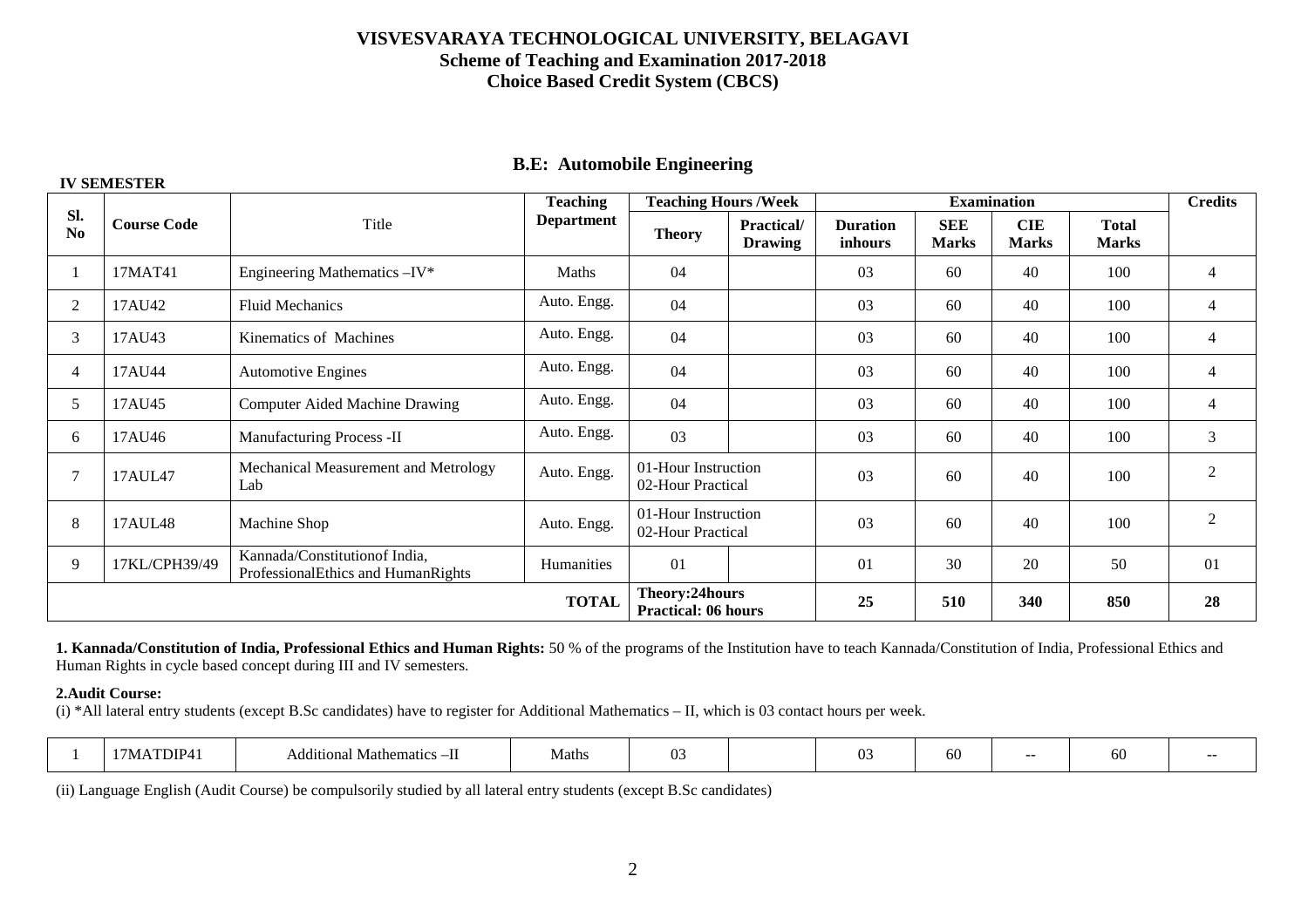#### **B.E: Automobile Engineering**

|                |                    |                                       | <b>V SEMESTER</b>                    |                                          |                                      |                                   |                            |                            |                              |                |  |  |  |  |
|----------------|--------------------|---------------------------------------|--------------------------------------|------------------------------------------|--------------------------------------|-----------------------------------|----------------------------|----------------------------|------------------------------|----------------|--|--|--|--|
| SI.            |                    | Title                                 | <b>Teaching</b><br><b>Department</b> |                                          | <b>Teaching Hours/Week</b>           |                                   | <b>Examination</b>         |                            |                              | <b>Credits</b> |  |  |  |  |
| No             | <b>Course Code</b> |                                       |                                      | <b>Theory</b>                            | <b>Practical</b> /<br><b>Drawing</b> | <b>Duration</b><br><i>inhours</i> | <b>SEE</b><br><b>Marks</b> | <b>CIE</b><br><b>Marks</b> | <b>Total</b><br><b>Marks</b> |                |  |  |  |  |
|                | 17AU51             | Management of Entrepreneurship        | Auto. Engg.                          | 04                                       |                                      | 03                                | 60                         | 40                         | 100                          | $\overline{4}$ |  |  |  |  |
| 2              | 17AU52             | <b>Dynamics of Machines</b>           | Auto. Engg.                          | 04                                       |                                      | 03                                | 60                         | 40                         | 100                          | $\overline{4}$ |  |  |  |  |
| 3              | 17AU53             | Design of Machine Elements - I        | Auto. Engg.                          | 04                                       |                                      | 03                                | 60                         | 40                         | 100                          | $\overline{4}$ |  |  |  |  |
| $\overline{4}$ | 17AU54             | Automotive Fuels and Combustion       | Auto. Engg.                          | 04                                       |                                      | 03                                | 60                         | 40                         | 100                          | $\overline{4}$ |  |  |  |  |
| 5              | 17AU55X            | Professional Elective-1               | Auto. Engg.                          | 03                                       |                                      | 03                                | 60                         | 40                         | 100                          | 3              |  |  |  |  |
| 6              | 17AU56X            | Open Elective-1                       | Auto. Engg.                          | 03                                       |                                      | 03                                | 60                         | 40                         | 100                          | 3              |  |  |  |  |
| 7              | 17AUL57            | Automotive Engine Components Lab      | Auto. Engg.                          | 02-Hour Practical                        | 01-Hour Instruction                  | 03                                | 60                         | 40                         | 100                          | $\overline{2}$ |  |  |  |  |
| 8              | 17AUL58            | Fluid Mechanics and Fuel testing Lab. | Auto. Engg.                          | 01-Hour Instruction<br>02-Hour Practical |                                      | 03                                | 60                         | 40                         | 100                          | 2              |  |  |  |  |
|                |                    |                                       | Theory:22hours                       | <b>Practical: 06 hours</b>               | 24                                   | 480                               | 320                        | 800                        | 26                           |                |  |  |  |  |

| <b>Professional Elective-1</b> |                                               | <b>Open Elective – <math>1***</math></b> |                                            |  |  |  |
|--------------------------------|-----------------------------------------------|------------------------------------------|--------------------------------------------|--|--|--|
| 17AU551                        | CAD/CAM                                       | 17AU561                                  | Automobile Engineering                     |  |  |  |
| 17AU552                        | Vehicle Transport Management                  | 17AU562                                  | Alternative Energy Sources for Automobiles |  |  |  |
| 17AU553                        | Automotive Air Conditioning and Refrigeration | 17AU563                                  | Non Traditional Machining                  |  |  |  |
| 17AU554                        | <b>Hydraulics and Pneumatics</b>              | .                                        |                                            |  |  |  |

**\*\*\***Students can select any one of the open electives offered by any Department (Please refer to consolidated list of VTU for open electives). Selectionof an open elective is not allowed, if:

· The candidate has no pre – requisite knowledge.

· The candidate has studied similar content course during previous semesters.

· The syllabus content of the selected open elective is similar to that of Departmental core course(s) or to be studied Professional elective(s).

Registration to open electives shall be documented under the guidance of Programme Coordinator and Adviser.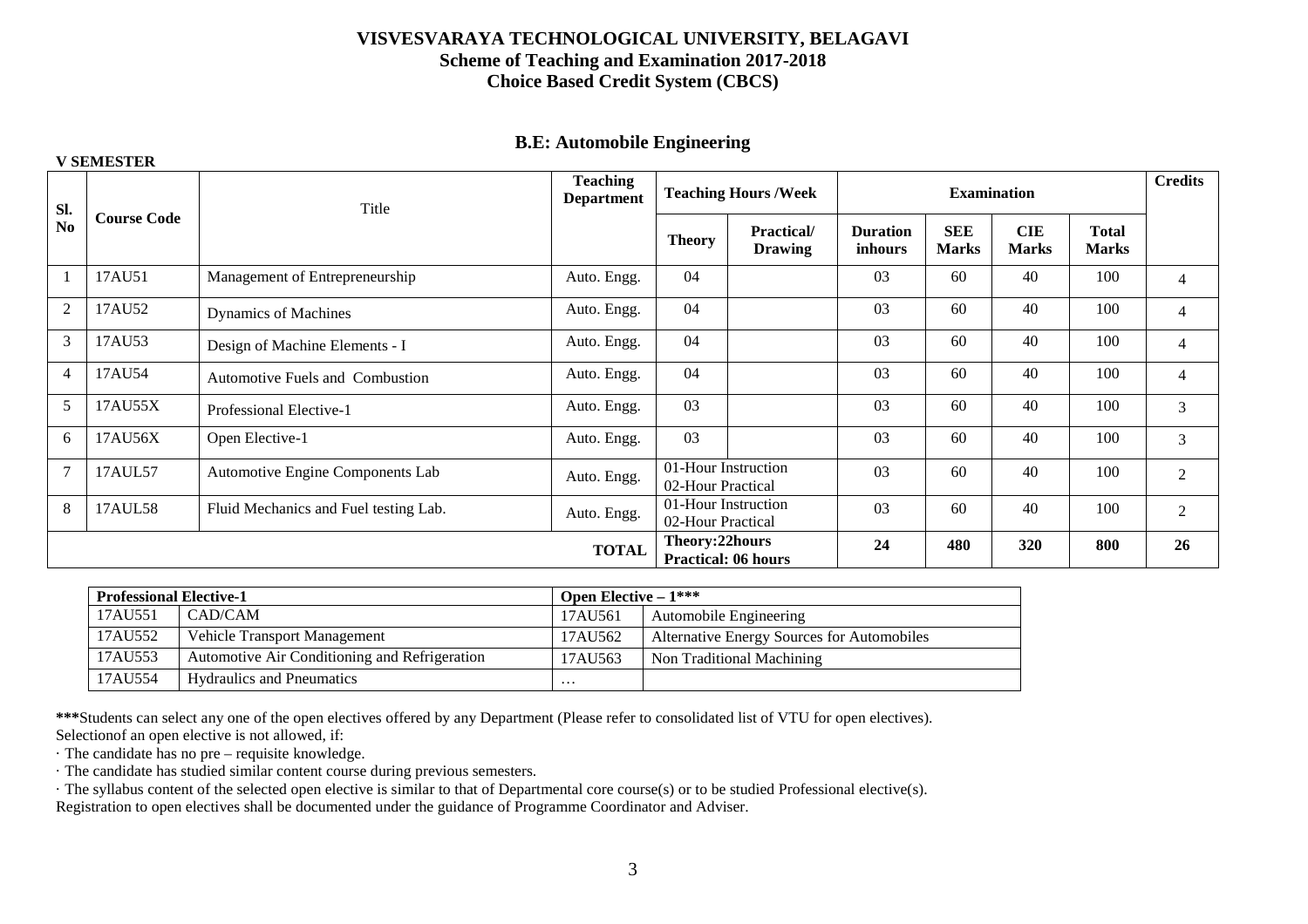#### **B.E: Automobile Engineering**

| SI.            | Course  | Title                                                  | <b>Teaching</b><br><b>Teaching Hours</b><br><b>Department</b><br>/Week |                                              |                              |                            | <b>Examination</b>         |                            |                              | <b>Credits</b> |
|----------------|---------|--------------------------------------------------------|------------------------------------------------------------------------|----------------------------------------------|------------------------------|----------------------------|----------------------------|----------------------------|------------------------------|----------------|
| N <sub>0</sub> | Code    |                                                        |                                                                        | <b>Theory</b>                                | Practical/<br><b>Drawing</b> | <b>Duration</b><br>inhours | <b>SEE</b><br><b>Marks</b> | <b>CIE</b><br><b>Marks</b> | <b>Total</b><br><b>Marks</b> |                |
|                | 17AU61  | Automotive Chassis & Suspension                        | Auto. Engg.                                                            | 04                                           |                              | 03                         | 60                         | 40                         | 100                          | $\overline{4}$ |
| $\overline{2}$ | 17AU62  | Heat and Mass transfer                                 | Auto. Engg.                                                            | 04                                           |                              | 03                         | 60                         | 40                         | 100                          | $\overline{4}$ |
| 3              | 17AU63  | Design of Machine Elements-II                          | Auto. Engg.                                                            | 04                                           |                              | 03                         | 60                         | 40                         | 100                          | $\overline{4}$ |
| $\overline{4}$ | 17AU64  | <b>Automotive Transmission</b>                         | Auto. Engg.                                                            | 04                                           |                              | 03                         | 60                         | 40                         | 100                          | $\overline{4}$ |
| 5              | 17AU65X | Professional Elective-2                                | Auto. Engg.                                                            | 03                                           |                              | 03                         | 60                         | 40                         | 100                          | 3              |
| 6              | 17AU66X | Open Elective-2                                        | Auto. Engg.                                                            | 03                                           |                              | 03                         | 60                         | 40                         | 100                          | 3              |
| 7              | 17AUL67 | Automotive Chassis Components Lab                      | Auto. Engg.                                                            | 01-Hour Instruction<br>02-Hour Practical     |                              | 03                         | 60                         | 40                         | 100                          | $\mathfrak{2}$ |
| 8              | 17AUL68 | <b>Engine Testing and Emission Measurement</b><br>Lab. | Auto. Engg.                                                            | 01-Hour Instruction<br>02-Hour Practical     |                              | 03                         | 60                         | 40                         | 100                          | $\mathfrak{2}$ |
|                |         |                                                        | <b>TOTAL</b>                                                           | Theory:22hours<br><b>Practical: 06 hours</b> |                              | 24                         | 480                        | 320                        | 800                          | 26             |

| <b>Professional Elective-2</b> |                                  | <b>Open Elective – 2***</b> |                                           |
|--------------------------------|----------------------------------|-----------------------------|-------------------------------------------|
| 17AU651                        | <b>Robotics</b>                  | 17AU661                     | Engineering Economics and Cost Estimation |
| 17AU652                        | Experimental Stress analysis     | 17AU662                     | <b>Hybrid and Electric Vehicles</b>       |
| 17AU653                        | Composite Materials              | 17AU663                     | Non-destructive Testing                   |
| 17AU654                        | Automotive Pollution and Control | $\cdots$                    |                                           |

**\*\*\***Students can select any one of the open electives offered by any Department (Please refer to consolidated list of VTU for open electives). Selectionof an open elective is not allowed, if:

· The candidate has no pre – requisite knowledge.

· The candidate has studied similar content course during previous semesters.

· The syllabus content of the selected open elective is similar to that of Departmental core course(s) or to be studied Professional elective(s).

Registration to open electives shall be documented under the guidance of Programme Coordinator and Adviser.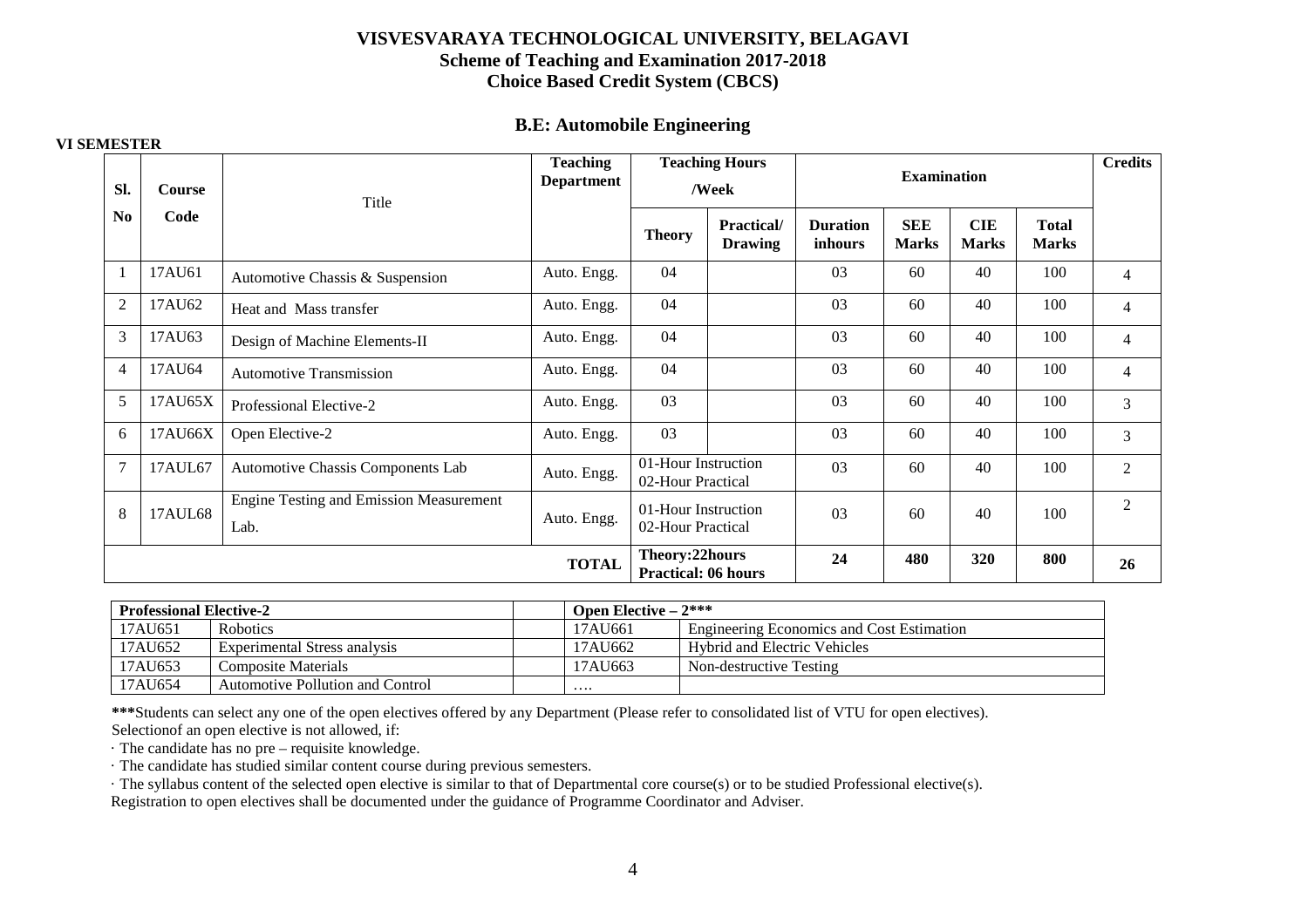# **B.E: Automobile Engineering**

#### **VII SEMESTER**

|                                                                            |                                                                       |                                                                     | <b>Teaching</b>                          |                               | <b>Teaching Hours /Week</b>          |                            | <b>Examination</b>         |                            |                              | <b>Credits</b> |
|----------------------------------------------------------------------------|-----------------------------------------------------------------------|---------------------------------------------------------------------|------------------------------------------|-------------------------------|--------------------------------------|----------------------------|----------------------------|----------------------------|------------------------------|----------------|
| Sl.<br>No                                                                  | <b>Course Code</b>                                                    | Title                                                               | <b>Department</b>                        | <b>Theory</b>                 | <b>Practical</b> /<br><b>Drawing</b> | <b>Duration</b><br>inhours | <b>SEE</b><br><b>Marks</b> | <b>CIE</b><br><b>Marks</b> | <b>Total</b><br><b>Marks</b> |                |
|                                                                            | 17AU71                                                                | Automotive Electrical and Electronic Systems                        | Auto. Engg.                              | 04                            |                                      | 03                         | 60                         | 40                         | 100                          | 4              |
| 2                                                                          | 17AU72                                                                | Automotive Engine Components Design and<br><b>Auxiliary Systems</b> | Auto. Engg.                              | 04                            |                                      |                            | 60                         | 40                         | 100                          | $\overline{4}$ |
| $\mathfrak{Z}$                                                             | 17AU73                                                                | Finite Element Modeling and Analysis                                | Auto. Engg.                              | 04                            |                                      |                            | 60                         | 40                         | 100                          | 4              |
| $\overline{4}$                                                             | 17AU74X                                                               | Professional Elective-3                                             | Auto. Engg.                              | 03                            |                                      | 03                         | 60                         | 40                         | 100                          | 3              |
| 5                                                                          | 17AU75X                                                               | Professional Elective-4                                             | Auto. Engg.                              | 03                            |                                      | 03                         | 60                         | 40                         | 100                          | 3              |
| 6<br>Auto. Engg.<br>17AUL76<br>Automobile Scanning and Re-conditioning lab |                                                                       |                                                                     | 01-Hour Instruction<br>02-Hour Practical |                               | 03                                   | 60                         | 40                         | 100                        | 2                            |                |
| $\overline{7}$<br>17AUL77<br>Modeling and Analysis Lab<br>Auto. Engg.      |                                                                       | 01-Hour Instruction<br>02-Hour Practical                            |                                          | 03                            | 60                                   | 40                         | 100                        | $\overline{2}$             |                              |                |
| 8                                                                          | 17AUP78<br>Project Work Phase–I + Project work Seminar<br>Auto. Engg. |                                                                     |                                          |                               | 03                                   | $-$                        | $\qquad \qquad -$          | 100                        | 100                          | $\mathfrak{D}$ |
|                                                                            |                                                                       | <b>TOTAL</b>                                                        | Theory:18 hours<br>09 hours              | <b>Practical and Project:</b> | 21                                   | 420                        | 380                        | 800                        | 24                           |                |

| <b>Professional Elective-3</b> |                                   | <b>Professional Elective-4</b> |                               |
|--------------------------------|-----------------------------------|--------------------------------|-------------------------------|
| 17AU741                        | Earthmoving Equipment & Tractors  | 17AU751                        | Control Engineering           |
| 17AU742                        | Computer Integrated Manufacturing | 17AU752                        | <b>Engineering Economy</b>    |
| 17AU743                        | Tribology                         | 17AU753                        | <b>Operations Research</b>    |
| 17AU744                        | <b>Engineering System Design</b>  | 17AU754                        | Two and Three wheeled Vehicle |

**1**. **Project Phase – I andProject Seminar:** Comprises of Literature Survey, Problem identification, Objectives and Methodology. CIE marks shall bebased on the report covering Literature Survey, Problem identification, Objectives and Methodology and Seminar presentation skill.